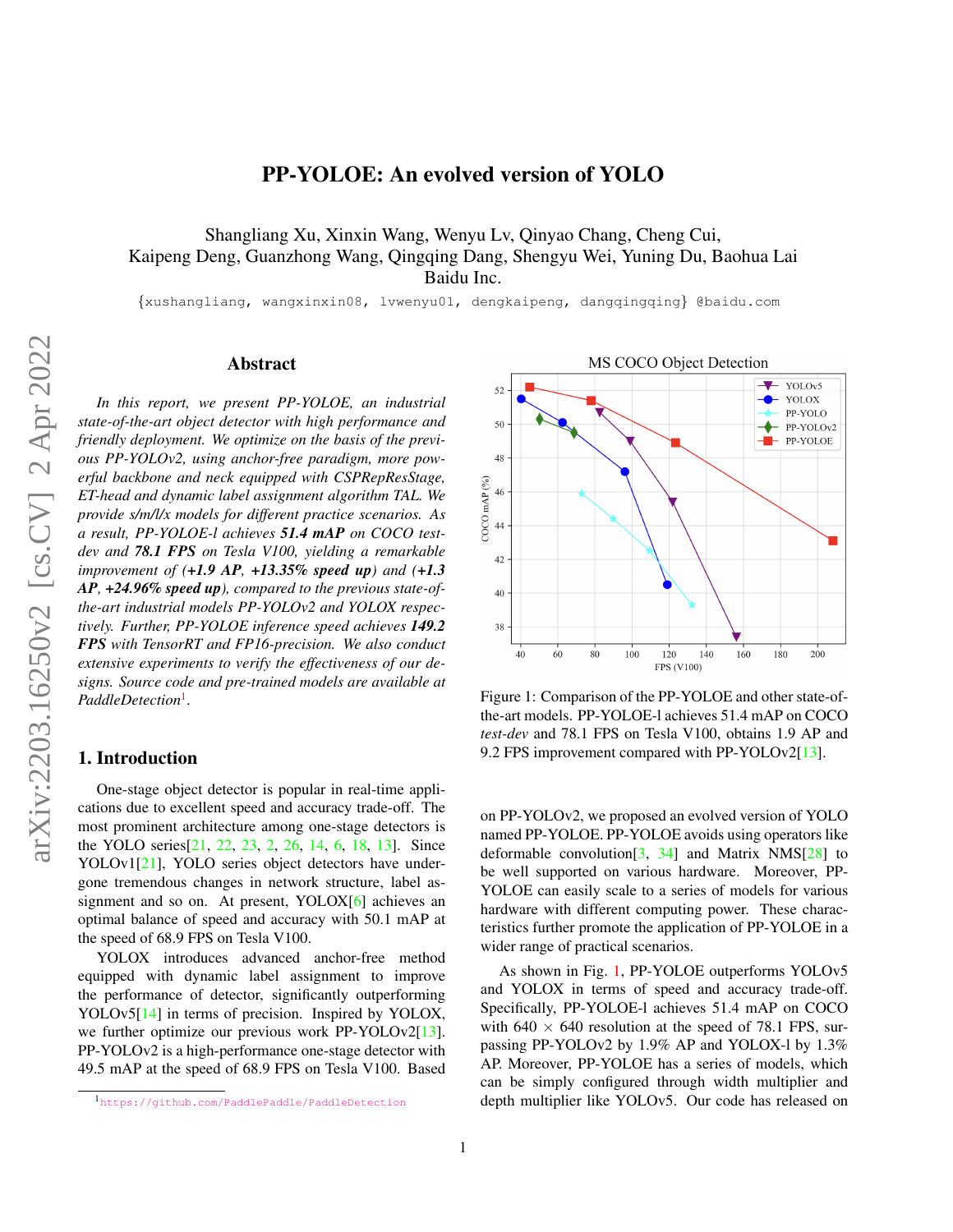<span id="page-1-1"></span>PaddleDetection[\[1\]](#page-4-3), with TensorRT and ONNX supported.

# 2. Method

In this section, we will first review our baseline model and then introduce the design of PP-YOLOE (Fig. [2\)](#page-2-0) in detail from the aspects of network structure, label assignment strategy, head structure and loss function.

#### 2.1. A Brief Review of PP-YOLOv2

The overall architecture of PP-YOLOv2 contains the backbone of ResNet50-vd[\[10\]](#page-5-8) with deformable convolution[\[34\]](#page-6-0), the neck of PAN with SPP layer and DropBlock[\[7\]](#page-5-9) and the lightweight IoU aware head. In PP-YOLOv2, ReLU activation function is used in backbone while mish activation function is used in neck. Following YOLOv3, PP-YOLOv2 only assigns one anchor box for each ground truth object. In addition to classification loss, regression loss and objectness loss, PP-YOLOv2 also uses IoU loss and IoU aware loss to boost the performance. For more details, please refer to [\[13\]](#page-5-6).

### 2.2. Improvement of PP-YOLOE

Anchor-free. As mentioned above, PP-YOLOv2[\[13\]](#page-5-6) assigns ground truths in an anchor-based manner. However, anchor mechanism introduces a number of hyperparameters and depends on hand-crafted design which may not generalize well on other datasets. For the above reason, we introduce anchor-free method in PP-YOLOv2. Following FCOS[\[25\]](#page-5-10), which tiles one anchor point on each pixel, we set upper and lower bounds for three detection heads to assign ground truths to corresponding feature map. Then, the center of bounding box is calculated to select the closest pixel as positive samples. Following YOLO series, a 4D vector (x, y, w, h) is predicted for regression. This modification makes the model a little faster with the loss of 0.3 AP as shown in Table [2.](#page-3-0) Although upper and lower bounds are carefully set according to the anchor sizes of PP-YOLOv2, there are still some minor inconsistencies in the assignment results between anchor-based and anchor-free manner, which may lead to little precision drop.

Backbone and Neck. Residual connections[\[9,](#page-5-11) [29,](#page-5-12) [11\]](#page-5-13) and dense connections[\[12,](#page-5-14) [15,](#page-5-15) [20\]](#page-5-16) have been widely used in modern convolutional neural network. Residual connections introduce shortcut to relieve gradient vanishing problem and can be also regarded as a model ensemble approach. Dense connections aggregate intermediate features with diverse receptive fields, showing good performance on the object detection task. CSPNet[\[27\]](#page-5-17) utilizes cross stage dense connections to lower computation burden without the loss of precision, which is popular among effective object detectors such as YOLOv5[\[14\]](#page-5-4), YOLOX[\[6\]](#page-4-1). VoVNet[\[15\]](#page-5-15) and subsequent TreeNet[\[20\]](#page-5-16) also show superior performance in object detection and instance segmentation. Inspired by these works, we propose a novel RepRes-Block by combining the residual connections and dense connections, which is used in our backbone and neck.

Originating from TreeBlock[\[20\]](#page-5-16), our RepResBlock is shown in Fig.  $3(b)$  during the training phase and Fig.  $3(c)$ during the inference phase. Firstly, we simplify the original TreeBlock (Fig.  $3(a)$ ). Then, we replace the concatenation operation with element-wise add operation (Fig.  $3(b)$ ), because of the approximation of these two operations to some extent shown in RMNet [\[19\]](#page-5-18). Thus, during the inference phase, we can re-parameterizes RepResBlock to a basic residual block (Fig.  $3(c)$ ) used by ResNet-34 in a RepVGG[\[4\]](#page-4-4) style.

We use proposed RepResBlock to build backbone and neck. Similar to ResNet, our backbone, named CSPRepResNet, contains one stem composed of three convolution layer and four subsequent stages stacked by our RepResBlock as shown in Fig.  $3(d)$ . In each stage, cross stage partial connections are used to avoid numerous parameters and computation burden brought by lots of 3  $\times$ 3 convolution layers. ESE (Effective Squeeze and Extraction) layer is also used to impose channel attention in each CSPRepResStage while building backbone. We build neck with proposed RepResBlock and CSPRepResStage following PP-YOLOv2[\[13\]](#page-5-6). Different from backbone, shortcut in RepResBlock and ESE layer in CSPRepResStage are removed in neck.

We use width multiplier  $\alpha$  and depth multiplier  $\beta$  to scale the basic backbone and neck jointly like YOLOv5[\[14\]](#page-5-4). Thus, we can get a series of detection network with different parameters and computation cost. The width setting of basic backbone is [64, 128, 256, 512, 1024]. Except for the stem, the depth setting of basic backbone is [3, 6, 6, 3]. The width setting and depth setting of basic neck are [192, 384, 768] and 3 respectively. Table [1](#page-1-0) shows the specification of width multiplier  $\alpha$  and depth multiplier  $\beta$  for different model. Such modifications obtains 0.7% AP performance improvements – 49.5% AP as shown in Table [2.](#page-3-0)

<span id="page-1-0"></span>

|   | width multiplier $\alpha$ | depth multiplier $\beta$ |
|---|---------------------------|--------------------------|
| S | 0.50                      | 0.33                     |
| m | 0.75                      | 0.67                     |
|   | 1.00                      | 1.00                     |
| X | 1.25                      | 1.33                     |

Table 1: Width multiplier  $\alpha$  and depth multiplier  $\beta$  specification for a series of networks

Task Alignment Learning (TAL). To further improve the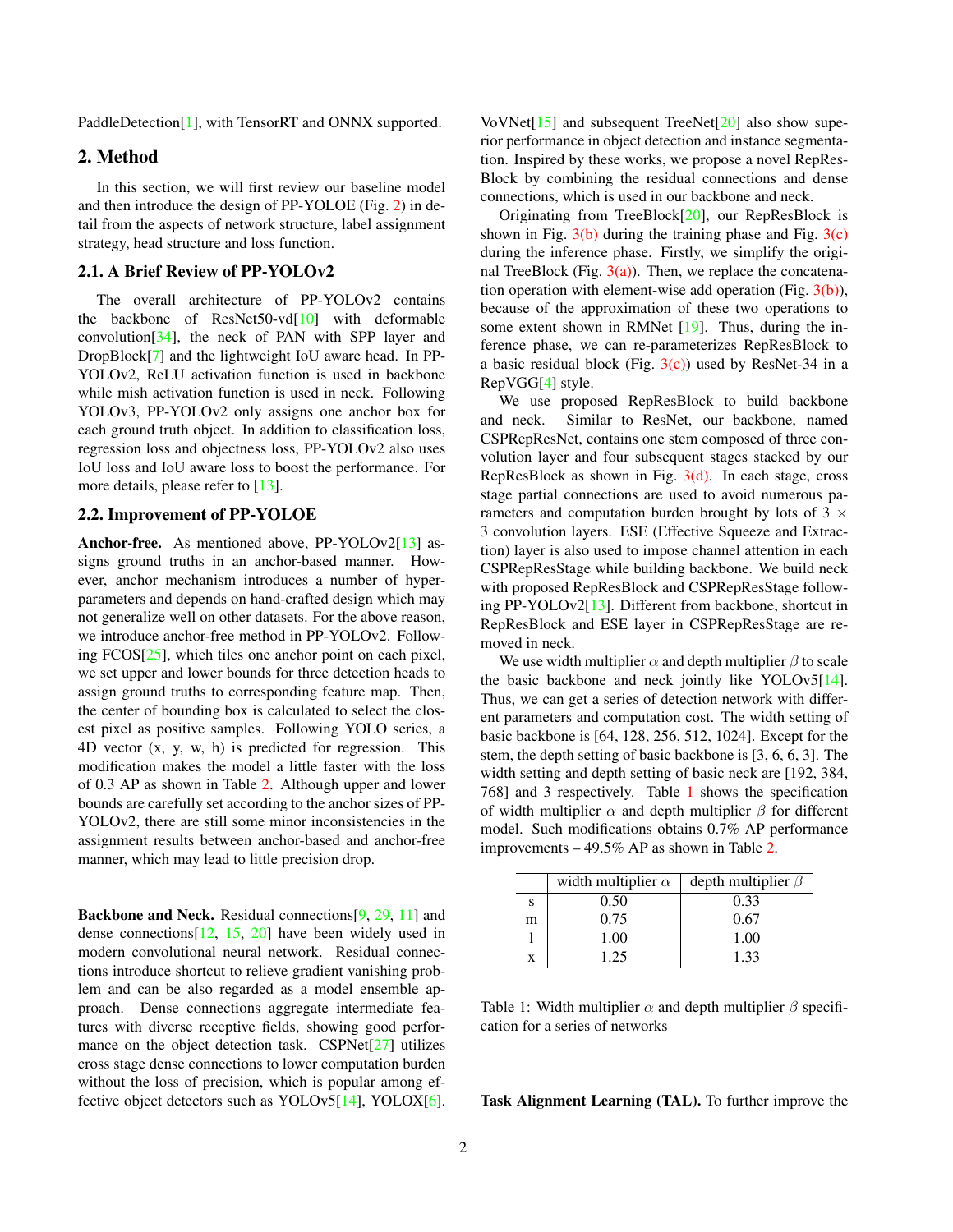<span id="page-2-6"></span><span id="page-2-0"></span>

Figure 2: The model architecture of our PP-YOLOE. The backbone is CSPRepResNet, the neck is Path Aggregation Network (PAN), and the head is Efficient Task-aligned Head (ET-head).

<span id="page-2-3"></span>

<span id="page-2-1"></span>Figure 3: Structure of our RepResBlock and CSPRepResStage

accuracy, label assignment is another aspect to be considered. YOLOX uses SimOTA as the label assignment strategy to improve performance. However, to further overcome the misalignment of classification and localization, task alignment learning (TAL) is proposed in TOOD[\[5\]](#page-4-5), which is composed of a dynamic label assignment and task aligned loss. Dynamic label assignment means prediction/loss aware. According to the prediction, it allocate dynamic number of positive anchors for each ground-truth. By explicitly aligning the two tasks, TAL can obtain the highest classification score and the most precise bounding box at the same time.

For task aligned loss, TOOD use a normalized  $t$ , namely  $\hat{t}$ , to replace the target in loss. It adopts the largest IoU within each instance as the normalization. The *Binary Cross Entropy* (BCE) for the classification can be rewritten as:

<span id="page-2-5"></span>
$$
L_{cls-pos} = \sum_{i=1}^{N_{pos}} BCE(p_i, \hat{t}_i)
$$
 (1)

<span id="page-2-4"></span><span id="page-2-2"></span>We investigate the performance using different label assignment strategy. We conduct this experiment on above modified model, which use CSPRepResNet as backbone. For get the verification results quickly, we only train 36 epochs on COCO *train2017* and verify it on COCO *val*. As shown in Table [3,](#page-3-1) TAL achieves the best 45.2% AP performance. We use TAL to replace label assignment like FCOS style and achieve 0.9% AP improvement – 50.4% AP as shown in Table [2.](#page-3-0)

Efficient Task-aligned Head (ET-head). In object detection, the task conflict between classification and localization is a well-known problem. Corresponding solutions are proposed in many papers[\[5,](#page-4-5) [32,](#page-5-19) [16,](#page-5-20) [30\]](#page-5-21). YOLOX's decoupled head draws lessons from most of the one-stage and two-stage detectors, and successfully apply to YOLO model to improve accuracy. However, the decoupled head may make the classification and localization tasks separate and independent, and lack of task specific learning. Based on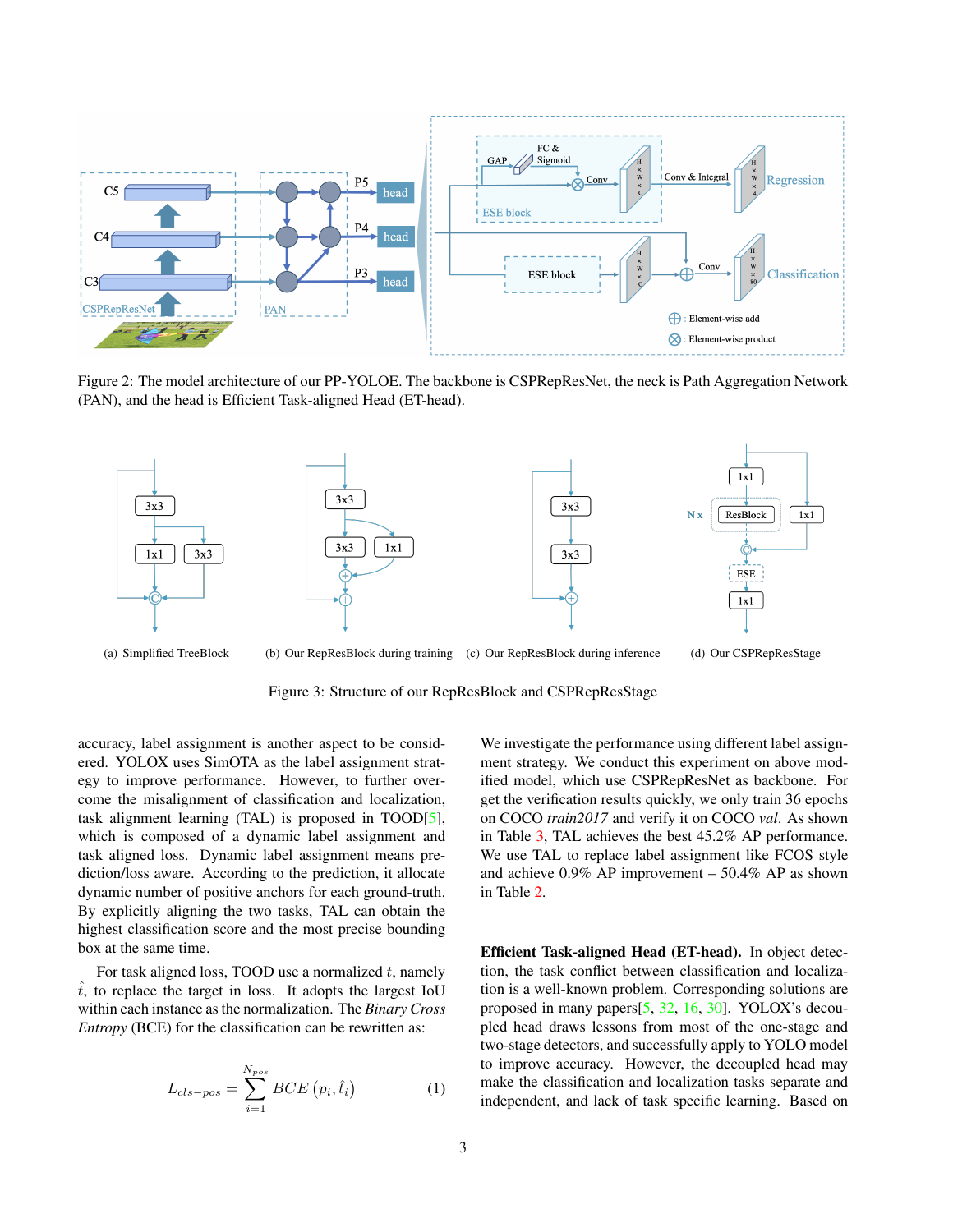<span id="page-3-3"></span><span id="page-3-0"></span>

| Model                    | $mAP(\%)$     | Parameters(M) | <b>GFLOPs</b> | Latency(ms) | <b>FPS</b> |
|--------------------------|---------------|---------------|---------------|-------------|------------|
| PP-YOLOv2 baseline model | 49.1          | 54.58         | 115.77        | 14.5        | 68.9       |
| +Anchor-free             | 48.8 $(-0.3)$ | 54.27         | 114.78        | 14.3        | 69.8       |
| +CSPRepResNet            | 49.5 $(+0.7)$ | 47.42         | 101.87        | 11.7        | 85.5       |
| $+TAL$                   | 50.4 $(+0.9)$ | 48.32         | 104.75        | 11.9        | 84.0       |
| $+ET$ -head              | 50.9 $(+0.5)$ | 52.20         | 110.07        | 12.8        | 78.1       |

<span id="page-3-1"></span>Table 2: Ablation study of PP-YOLOE-l on COCO *val*. We use 640×640 resolution as input with FP32-precision, and test on Tesla V100 without post-processing.

| Method                | mAP(0.5:0.95) |
|-----------------------|---------------|
| ATS <sub>S</sub> [33] | 43.1          |
| SimOTA[6]             | 44.3          |
| TAL[5]                | 45.2          |

Table 3: Different label assignment on base model. We use CSPRepResStage as backbone and neck, one 1×1 conv layer as head, and only train 36 epochs on COCO *train2017*.

TOOD[\[5\]](#page-4-5), we improve the head and propose ET-head with the goal of both speed and accuracy. As shown in Fig. [2,](#page-2-0) we use ESE to replace the layer attention in TOOD, simplify the alignment of classification branches to shortcut, and replace the alignment of regression branches with distribution focal loss (DFL) layer $[16]$ . Through the above changes, the ET-head brings an increase of 0.9ms on V100.

For the learning of classification and location tasks, we choose varifocal loss (VFL) and distribution focal loss (DFL) respectively. PP-Picodet[\[31\]](#page-5-23) successfully applys VFL and DFL in object detectors, and obtains performance improvement. For VFL in [\[32\]](#page-5-19), different from the quality focal loss (QFL) in [\[16\]](#page-5-20), VFL uses target score to weight the loss of positive samples. This implementation makes the contribution of positive samples with high IoU to loss relatively large. This also makes the model pay more attention to high-quality samples rather than those low-quality ones at training time. The same is that both use IoU-aware classification score (IACS) as the target to predict. This can effectively learn a joint representation of classification score and localization quality estimation, which enables high consistency between training and inference. For DFL, in order to solve the problem of inflexible representation of bounding box, [\[16\]](#page-5-20) proposes to use general distribution to predict bounding box. Our model is supervised by the loss function:

$$
Loss = \frac{\alpha \cdot loss_{VFL} + \beta \cdot loss_{GIoU} + \gamma \cdot loss_{DFL}}{\sum_{i}^{N_{pos}} \hat{t}} \tag{2}
$$

where  $t$  denote the normalized target score, see Eq.  $(1)$ . And as shown in Table [2,](#page-3-0) the ET-head obtains 0.5% AP improvement – 50.9% AP.

### 3. Experiment

In this section, we present the experiments details and results. All experiments are trained on MS COCO-2017 training set with 80 classes and 118k images. For ablation study, we use the standard COCO AP metric with single scale on MS COCO-2017 validation set with 5000 images. And we report final results using MS COCO-2017 *test-dev*.

#### 3.1. Implementation details

We use stochastic gradient descent (SGD) with momen $tum = 0.9$  and weight decay = 5e-4. We use cosine learning rate schedule, total epochs are 300, warmup epochs are 5, and base learning rate is 0.01. The total batch size is 64 on  $8 \times 32$  G V100 GPU devices by default, and we follow linear scaling rule<sup>[\[8\]](#page-5-24)</sup> to adjust learning rate. The exponential moving average (EMA) strategy with decay  $= 0.9998$ is also adopted during training process. We only use some basic data augmentations, including random crop, random horizontal flip, color distortion, and multi-scale. Specially, input size is evenly drawn from 320 to 768 with 32 stride.

#### 3.2. Comparsion with Other SOTA Detectors

Table [4](#page-4-6) and Figure [1](#page-0-1) show comparison of the results on MS-COCO test split with other state-of-the-art object detectors. We re-evaluate YOLOv5[\[14\]](#page-5-4) and YOLOX[\[6\]](#page-4-1) using official codebase because they have non-scheduled updates. We compare model inference speed with batch size = 1 (without data preprocess and non-maximum suppression). However, PP-YOLOE series using paddle inference engine. Further, for fair comparison, we also test the FP16 precision speed based on tensorRT 6.0 in the same environ-ment. It should be emphasized that PaddlePaddle<sup>[2](#page-3-2)</sup> officially supports tensorRT for model deployment. Therefore, PP-YOLOE can use paddle inference with tensorRT directly, and other tests follow the official guidelines.

<span id="page-3-2"></span><sup>2</sup><https://github.com/PaddlePaddle/Paddle>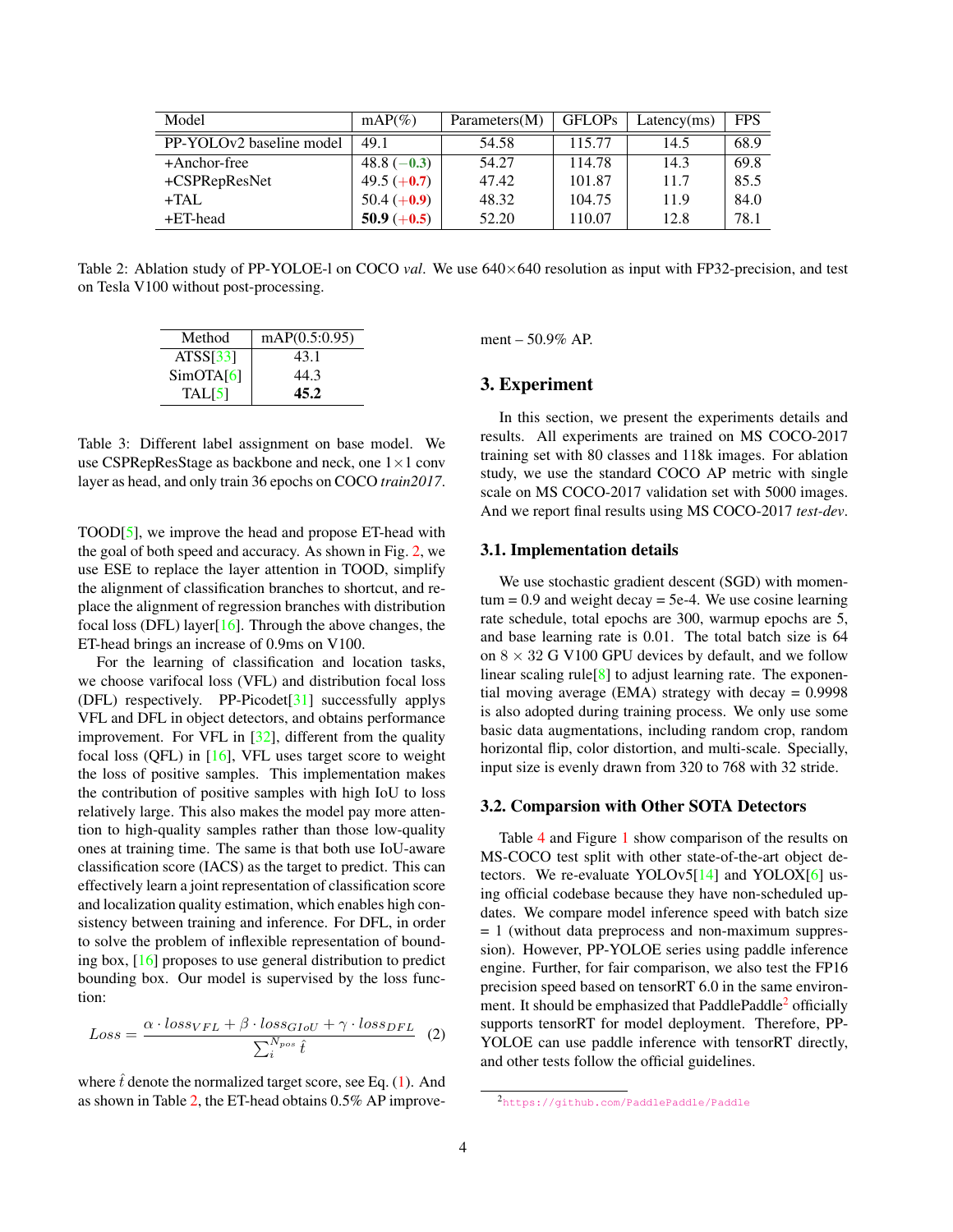<span id="page-4-7"></span><span id="page-4-6"></span>

| Method                                  | <b>Backbone</b>        | <b>Size</b>      | FPS(v100)               |                | AP    | $AP_{50}$                | $AP_{75}$                | AP <sub>S</sub>          | AP <sub>M</sub>   | AP <sub>L</sub>          |
|-----------------------------------------|------------------------|------------------|-------------------------|----------------|-------|--------------------------|--------------------------|--------------------------|-------------------|--------------------------|
|                                         |                        |                  | $W/O$ TRT               | with TRT       |       |                          |                          |                          |                   |                          |
| YOLOv3 + ASFF $*$ [17]                  | Darknet-53             | 320              | 60                      | $\overline{a}$ | 38.1% | 57.4%                    | 42.1%                    | 16.1%                    | 41.6%             | 53.6%                    |
| YOLOv3 + ASFF $*$ [17]                  | Darknet-53             | 416              | 54                      |                | 40.6% | 60.6%                    | 45.1%                    | 20.3%                    | 44.2%             | 54.1%                    |
| <b>YOLOv4</b> [2]                       | CSPDarknet-53          | 416              | 96                      |                | 41.2% | 62.8%                    | 44.3%                    | 20.4%                    | 44.4%             | 56.0%                    |
| YOLOv4 <sup>[2]</sup>                   | CSPDarknet-53          | 512              | 83                      |                | 43.0% | 64.9%                    | 46.5%                    | 24.3%                    | 46.1%             | 55.2%                    |
| YOLOv4-CSP $[26]$                       | Modified CSPDarknet-53 | 512              | 97                      |                | 46.2% | 64.8%                    | 50.2%                    | 24.6%                    | 50.4%             | 61.9%                    |
| YOLOv <sub>4</sub> -CSP <sub>[26]</sub> | Modified CSPDarknet-53 | 640              | 73                      | ٠              | 47.5% | 66.2%                    | 51.7%                    | 28.2%                    | 51.2%             | 59.8%                    |
| EfficientDet-D0 [24]                    | Efficient-B0           | 512              | 98.0                    |                | 33.8% | 52.2%                    | 35.8%                    | 12.0%                    | 38.3%             | 51.2%                    |
| EfficientDet-D1 [24]                    | Efficient-B1           | 640              | 74.1                    |                | 39.6% | 58.6%                    | 42.3%                    | 17.9%                    | 44.3%             | 56.0%                    |
| EfficientDet-D2 [24]                    | Efficient-B2           | 768              | 56.5                    |                | 43.0% | 62.3%                    | 46.2%                    | 22.5%                    | 47.0%             | 58.4%                    |
| EfficientDet-D2 [24]                    | Efficient-B3           | 896              | 34.5                    |                | 45.8% | 65.0%                    | 49.3%                    | 26.6%                    | 49.4%             | 59.8%                    |
| PP-YOLO [18]                            | ResNet50-vd-dcn        | 320              | $132.2^{+}$             | $242.2^{+}$    | 39.3% | 59.3%                    | 42.7%                    | 16.7%                    | 41.4%             | 57.8%                    |
| PP-YOLO [18]                            | ResNet50-vd-dcn        | 416              | $109.6^{+}$             | $215.4^{+}$    | 42.5% | 62.8%                    | 46.5%                    | 21.2%                    | 45.2%             | 58.2%                    |
| PP-YOLO [18]                            | ResNet50-vd-dcn        | 512              | $89.9^{+}$              | $188.4^{+}$    | 44.4% | 64.6%                    | 48.8%                    | 24.4%                    | 47.1%             | 58.2%                    |
| PP-YOLO [18]                            | ResNet50-vd-dcn        | 608              | $72.9+$                 | $155.6^{+}$    | 45.9% | 65.2%                    | 49.9%                    | 26.3%                    | 47.8%             | 57.2%                    |
| PP-YOLOv2 $[13]$                        | ResNet50-vd-dcn        | $\overline{320}$ | 123.3                   | 152.9          | 43.1% | 61.7%                    | 46.5%                    | 19.7%                    | 46.3%             | 61.8%                    |
| PP-YOLOv2 $[13]$                        | ResNet50-vd-dcn        | 416              | $102+$                  | $145.1^{+}$    | 46.3% | 65.1%                    | 50.3%                    | 23.9%                    | 50.2%             | 62.2%                    |
| PP-YOLOv2 $[13]$                        | ResNet50-vd-dcn        | 512              | $93.4^{+}$              | $141.2^{+}$    | 48.2% | 67.1%                    | 52.7%                    | 27.7%                    | 52.1%             | 62.1%                    |
| $PP-YOLOv2$ [13]                        | ResNet50-vd-dcn        | 640              | $68.9+$                 | $106.5+$       | 49.5% | 68.2%                    | 54.4%                    | 30.7%                    | 52.9%             | 61.2%                    |
| PP-YOLOv2 $[13]$                        | ResNet101-vd-dcn       | 640              | $50.3^{+}$              | $87.0^{+}$     | 50.3% | 69.0%                    | 55.3%                    | 31.6%                    | 53.9%             | 62.4%                    |
| YOLOv5-s $[14]$                         | Modified CSP v6        | 640              | $156.2^{+}$             | $454.5*$       | 37.4% | 56.8%                    | ÷,                       |                          |                   |                          |
| YOLOv5-m $[14]$                         | Modified CSP v6        | 640              | $121.9+$                | $263.1*$       | 45.4% | 64.1%                    | ÷,                       |                          |                   |                          |
| YOLOv5-1 [14]                           | Modified CSP v6        | 640              | $99.0^{+}$              | $172.4*$       | 49.0% | 67.3%                    | ÷                        |                          |                   |                          |
| YOLOv5- $x$ <sup>[14]</sup>             | Modified CSP v6        | 640              | $82.6^{+}$              | $117.6*$       | 50.7% | 68.9%                    | $\overline{\phantom{m}}$ | $\overline{\phantom{a}}$ | $\qquad \qquad -$ | $\overline{\phantom{a}}$ |
| YOLOX-s $[6]$                           | Modified CSP v5        | 640              | $119.0*$<br>$102.0^{+}$ | $246.9*$       | 40.5% | $\overline{\phantom{a}}$ |                          |                          |                   | ٠                        |
| YOLOX-m $[6]$                           | Modified CSP v5        | 640              | $96.1*$<br>$81.3^{+}$   | $177.3*$       | 47.2% | $\overline{a}$           |                          |                          |                   |                          |
| YOLOX- $1[6]$                           | Modified CSP v5        | 640              | $62.5*$<br>$68.9^{+}$   | $120.1*$       | 50.1% |                          |                          |                          |                   |                          |
| YOLOX- $x$ [6]                          | Modified CSP v5        | 640              | $40.3*$<br>$57.8+$      | $87.4*$        | 51.5% |                          |                          |                          |                   |                          |
| <b>PP-YOLOE-s</b>                       | <b>CSPRepResNet</b>    | 640              | 208.3                   | 333.3          | 43.1% | $60.5\%$                 | $46.6\%$                 | $23.2\%$                 | $46.4\%$          | $56.9\%$                 |
| PP-YOLOE-m                              | <b>CSPRepResNet</b>    | 640              | 123.4                   | 208.3          | 48.9% | 66.5%                    | 53.0%                    | 28.6%                    | 52.9%             | 63.8%                    |
| PP-YOLOE-I                              | <b>CSPRepResNet</b>    | 640              | 78.1                    | 149.2          | 51.4% | 68.9%                    | 55.6%                    | 31.4%                    | 55.3%             | 66.1%                    |
| PP-YOLOE-x                              | <b>CSPRepResNet</b>    | 640              | 45.0                    | 95.2           | 52.2% | $69.9\%$                 | 56.5%                    | 33.3%                    | 56.3%             | 66.4%                    |

Table 4: Comparison of the speed and accuracy of different object detectors on COCO 2017 *test-dev*. Results marked by "+" are updated results from the corresponding official release. Results marked by "\*" are tested in our environment using official codebase and model. The input size of YOLOv5 is not exactly square of  $640 \times 640$  in validation and speed test, so we skip it in the table. The default precision of speed is FP32 for *w/o trt* and FP16 for *with trt*. Moreover, we provide both FP32 and FP16 for YOLOX *w/o trt* scene, the FP32 speed on the left side of split line and FP16 speed on the right.

# 4. Conclusion

In this report, we present several updates to PP-YOLOv2, including scalable backbone-neck architecture, efficient task aligned head, advanced label assignment strategy and refined objective loss function, which forms a series high-performance object detectors called PP-YOLOE. Meanwhile, we present s/m/l/x models which can cover different scenarios in practice. Moreover, these models can smoothly transition to deployment, with PaddlePaddle official support. We hope these designs with encouraging results can provide inspirations for developers and researchers.

## References

<span id="page-4-3"></span>[1] PaddlePaddle Authors. PaddleDetection, object detection and instance segmentation toolkit based on paddlepaddle. [https://github.com/PaddlePaddle/](https://github.com/PaddlePaddle/PaddleDetection) [PaddleDetection](https://github.com/PaddlePaddle/PaddleDetection), 2021. [2](#page-1-1)

- <span id="page-4-0"></span>[2] Alexey Bochkovskiy, Chien-Yao Wang, and Hong-Yuan Mark Liao. Yolov4: Optimal speed and accuracy of object detection. *arXiv preprint arXiv:2004.10934*, 2020. [1,](#page-0-2) [5](#page-4-7)
- <span id="page-4-2"></span>[3] Jifeng Dai, Haozhi Qi, Yuwen Xiong, Yi Li, Guodong Zhang, Han Hu, and Yichen Wei. Deformable convolutional networks. In *Proceedings of the IEEE international conference on computer vision*, pages 764–773, 2017. [1](#page-0-2)
- <span id="page-4-4"></span>[4] Xiaohan Ding, Xiangyu Zhang, Ningning Ma, Jungong Han, Guiguang Ding, and Jian Sun. Repvgg: Making vgg-style convnets great again. In *Proceedings of the IEEE/CVF Conference on Computer Vision and Pattern Recognition*, pages 13733–13742, 2021. [2](#page-1-1)
- <span id="page-4-5"></span>[5] Chengjian Feng, Yujie Zhong, Yu Gao, Matthew R Scott, and Weilin Huang. Tood: Task-aligned one-stage object detection. In *Proceedings of the IEEE/CVF International Conference on Computer Vision*, pages 3510–3519, 2021. [3,](#page-2-6) [4](#page-3-3)
- <span id="page-4-1"></span>[6] Zheng Ge, Songtao Liu, Feng Wang, Zeming Li, and Jian Sun. Yolox: Exceeding yolo series in 2021. *arXiv preprint arXiv:2107.08430*, 2021. [1,](#page-0-2) [2,](#page-1-1) [4,](#page-3-3) [5](#page-4-7)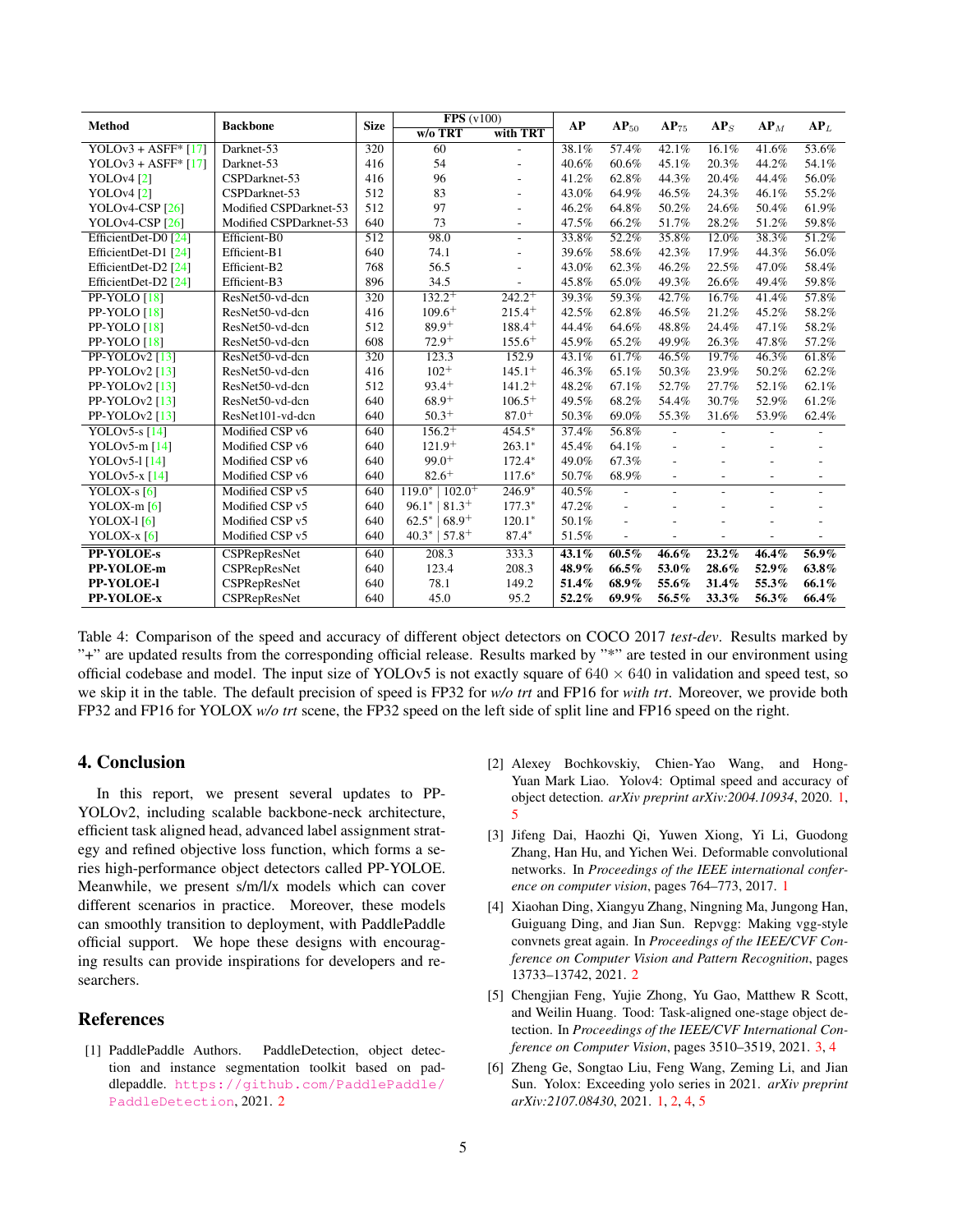- <span id="page-5-9"></span>[7] Golnaz Ghiasi, Tsung-Yi Lin, and Quoc V Le. Dropblock: A regularization method for convolutional networks. *Advances in neural information processing systems*, 31, 2018. [2](#page-1-1)
- <span id="page-5-24"></span>[8] Priya Goyal, Piotr Dollár, Ross B. Girshick, Pieter Noordhuis, Lukasz Wesolowski, Aapo Kyrola, Andrew Tulloch, Yangqing Jia, and Kaiming He. Accurate, large minibatch SGD: training imagenet in 1 hour. *CoRR*, abs/1706.02677, 2017. [4](#page-3-3)
- <span id="page-5-11"></span>[9] Kaiming He, Xiangyu Zhang, Shaoqing Ren, and Jian Sun. Deep residual learning for image recognition. In *Proceedings of the IEEE conference on computer vision and pattern recognition*, pages 770–778, 2016. [2](#page-1-1)
- <span id="page-5-8"></span>[10] Tong He, Zhi Zhang, Hang Zhang, Zhongyue Zhang, Junyuan Xie, and Mu Li. Bag of tricks for image classification with convolutional neural networks. In *Proceedings of the IEEE/CVF Conference on Computer Vision and Pattern Recognition*, pages 558–567, 2019. [2](#page-1-1)
- <span id="page-5-13"></span>[11] Jie Hu, Li Shen, and Gang Sun. Squeeze-and-excitation networks. In *Proceedings of the IEEE conference on computer vision and pattern recognition*, pages 7132–7141, 2018. [2](#page-1-1)
- <span id="page-5-14"></span>[12] Gao Huang, Zhuang Liu, Laurens Van Der Maaten, and Kilian Q Weinberger. Densely connected convolutional networks. In *Proceedings of the IEEE conference on computer vision and pattern recognition*, pages 4700–4708, 2017. [2](#page-1-1)
- <span id="page-5-6"></span>[13] Xin Huang, Xinxin Wang, Wenyu Lv, Xiaying Bai, Xiang Long, Kaipeng Deng, Qingqing Dang, Shumin Han, Qiwen Liu, Xiaoguang Hu, Dianhai Yu, Yanjun Ma, and Osamu Yoshie. Pp-yolov2: A practical object detector, 2021. [1,](#page-0-2) [2,](#page-1-1) [5](#page-4-7)
- <span id="page-5-4"></span>[14] Glenn Jocher, Ayush Chaurasia, Alex Stoken, Jirka Borovec, NanoCode012, Yonghye Kwon, TaoXie, Jiacong Fang, imyhxy, Kalen Michael, Lorna, Abhiram V, Diego Montes, Jebastin Nadar, Laughing, tkianai, yxNONG, Piotr Skalski, Zhiqiang Wang, Adam Hogan, Cristi Fati, Lorenzo Mammana, AlexWang1900, Deep Patel, Ding Yiwei, Felix You, Jan Hajek, Laurentiu Diaconu, and Mai Thanh Minh. ultralytics/yolov5: v6.1 - TensorRT, TensorFlow Edge TPU and OpenVINO Export and Inference, Feb. 2022. [1,](#page-0-2) [2,](#page-1-1) [4,](#page-3-3) [5](#page-4-7)
- <span id="page-5-15"></span>[15] Youngwan Lee, Joong-won Hwang, Sangrok Lee, Yuseok Bae, and Jongyoul Park. An energy and gpu-computation efficient backbone network for real-time object detection. In *Proceedings of the IEEE/CVF Conference on Computer Vision and Pattern Recognition Workshops*, pages 0–0, 2019. [2](#page-1-1)
- <span id="page-5-20"></span>[16] Xiang Li, Wenhai Wang, Lijun Wu, Shuo Chen, Xiaolin Hu, Jun Li, Jinhui Tang, and Jian Yang. Generalized focal loss: Learning qualified and distributed bounding boxes for dense object detection. *arXiv preprint arXiv:2006.04388*, 2020. [3,](#page-2-6) [4](#page-3-3)
- <span id="page-5-25"></span>[17] Songtao Liu, Di Huang, and Yunhong Wang. Learning spatial fusion for single-shot object detection, 2019. [5](#page-4-7)
- <span id="page-5-5"></span>[18] Xiang Long, Kaipeng Deng, Guanzhong Wang, Yang Zhang, Qingqing Dang, Yuan Gao, Hui Shen, Jianguo Ren, Shumin Han, Errui Ding, and Shilei Wen. Pp-yolo: An effective and efficient implementation of object detector. *arXiv preprint arXiv:2007.12099*, 2020. [1,](#page-0-2) [5](#page-4-7)
- <span id="page-5-18"></span>[19] Fanxu Meng, Hao Cheng, Jiaxin Zhuang, Ke Li, and Xing Sun. Rmnet: Equivalently removing residual connection from networks. *arXiv preprint arXiv:2111.00687*, 2021. [2](#page-1-1)
- <span id="page-5-16"></span>[20] Lu Rao. Treenet: A lightweight one-shot aggregation convolutional network. *arXiv preprint arXiv:2109.12342*, 2021. [2](#page-1-1)
- <span id="page-5-0"></span>[21] Joseph Redmon, Santosh Divvala, Ross Girshick, and Ali Farhadi. You only look once: Unified, real-time object detection. In *Proceedings of the IEEE conference on computer vision and pattern recognition*, pages 779–788, 2016. [1](#page-0-2)
- <span id="page-5-1"></span>[22] Joseph Redmon and Ali Farhadi. Yolo9000: better, faster, stronger. In *Proceedings of the IEEE conference on computer vision and pattern recognition*, pages 7263–7271, 2017. [1](#page-0-2)
- <span id="page-5-2"></span>[23] Joseph Redmon and Ali Farhadi. Yolov3: An incremental improvement. *arXiv preprint arXiv:1804.02767*, 2018. [1](#page-0-2)
- <span id="page-5-26"></span>[24] Mingxing Tan, Ruoming Pang, and Quoc V. Le. Efficientdet: Scalable and efficient object detection, 2020. [5](#page-4-7)
- <span id="page-5-10"></span>[25] Zhi Tian, Chunhua Shen, Hao Chen, and Tong He. Fcos: Fully convolutional one-stage object detection. In *Proceedings of the IEEE/CVF international conference on computer vision*, pages 9627–9636, 2019. [2](#page-1-1)
- <span id="page-5-3"></span>[26] Chien-Yao Wang, Alexey Bochkovskiy, and Hong-Yuan Mark Liao. Scaled-yolov4: Scaling cross stage partial network, 2021. [1,](#page-0-2) [5](#page-4-7)
- <span id="page-5-17"></span>[27] Chien-Yao Wang, Hong-Yuan Mark Liao, Yueh-Hua Wu, Ping-Yang Chen, Jun-Wei Hsieh, and I-Hau Yeh. Cspnet: A new backbone that can enhance learning capability of cnn. In *Proceedings of the IEEE/CVF conference on computer vision and pattern recognition workshops*, pages 390–391, 2020. [2](#page-1-1)
- <span id="page-5-7"></span>[28] Xinlong Wang, Rufeng Zhang, Tao Kong, Lei Li, and Chunhua Shen. Solov2: Dynamic and fast instance segmentation. *Advances in Neural information processing systems*, 33:17721–17732, 2020. [1](#page-0-2)
- <span id="page-5-12"></span>[29] Saining Xie, Ross Girshick, Piotr Dollár, Zhuowen Tu, and Kaiming He. Aggregated residual transformations for deep neural networks. In *Proceedings of the IEEE conference on computer vision and pattern recognition*, pages 1492–1500, 2017. [2](#page-1-1)
- <span id="page-5-21"></span>[30] Yang Yang, Min Li, Bo Meng, Junxing Ren, Degang Sun, and Zihao Huang. Rethinking the aligned and misaligned features in one-stage object detection. 2021. [3](#page-2-6)
- <span id="page-5-23"></span>[31] Guanghua Yu, Qinyao Chang, Wenyu Lv, Chang Xu, Cheng Cui, Wei Ji, Qingqing Dang, Kaipeng Deng, Guanzhong Wang, Yuning Du, Baohua Lai, Qiwen Liu, Xiaoguang Hu, Dianhai Yu, and Yanjun Ma. Pp-picodet: A better real-time object detector on mobile devices. *CoRR*, abs/2111.00902, 2021. [4](#page-3-3)
- <span id="page-5-19"></span>[32] Haoyang Zhang, Ying Wang, Feras Dayoub, and Niko Sunderhauf. Varifocalnet: An iou-aware dense object detector. In *Proceedings of the IEEE/CVF Conference on Computer Vision and Pattern Recognition*, pages 8514–8523, 2021. [3,](#page-2-6) [4](#page-3-3)
- <span id="page-5-22"></span>[33] Shifeng Zhang, Cheng Chi, Yongqiang Yao, Zhen Lei, and Stan Z Li. Bridging the gap between anchor-based and anchor-free detection via adaptive training sample selection. In *Proceedings of the IEEE/CVF conference on computer vision and pattern recognition*, pages 9759–9768, 2020. [4](#page-3-3)